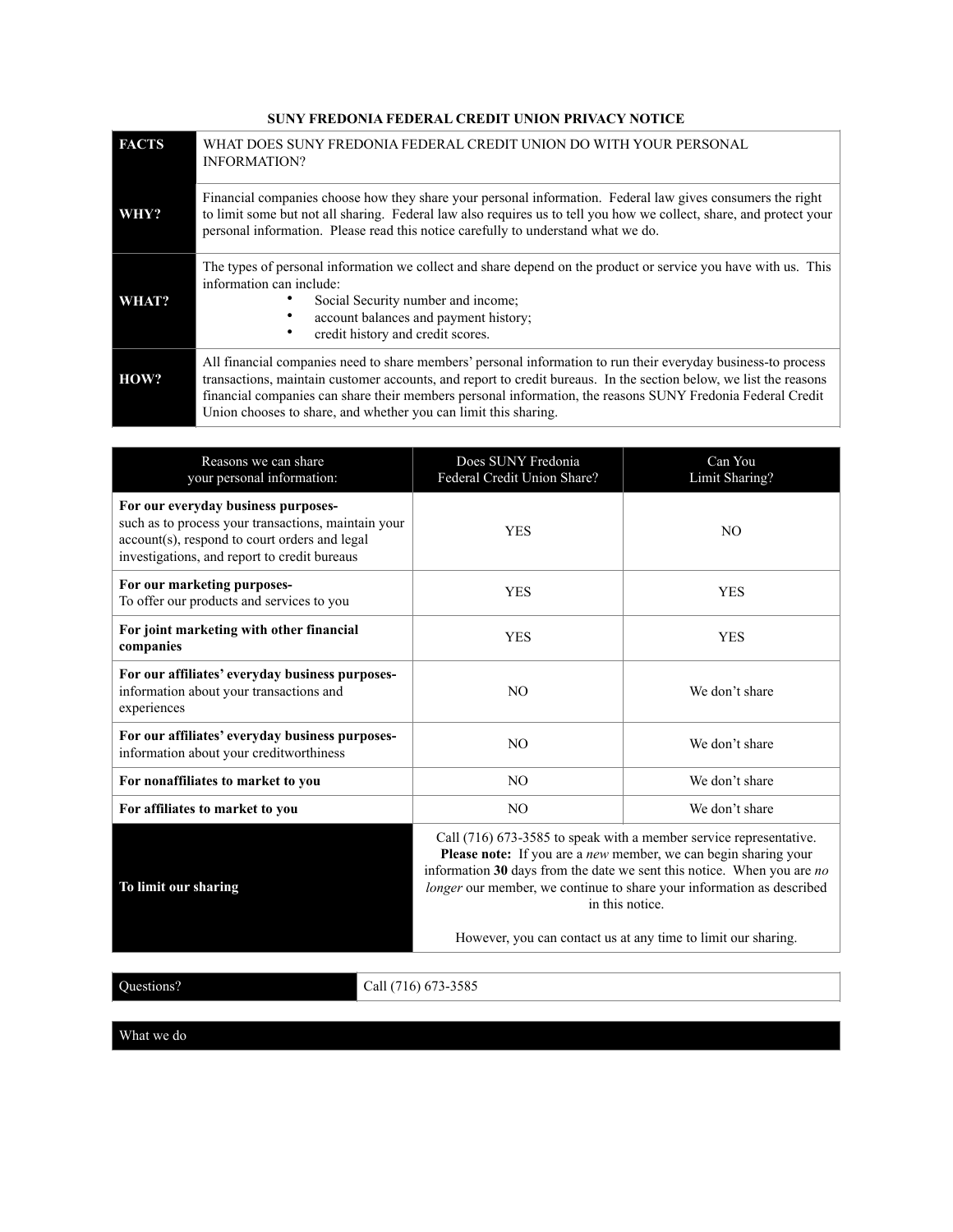| <b>How does SUNY Fredonia Federal Credit Union protect</b><br>my personal information? | To protect your personal information from unauthorized<br>access and use, we use security measures that comply with<br>federal law. These measures include computer safeguards and<br>secured files and buildings.                                                                                                                                                |
|----------------------------------------------------------------------------------------|-------------------------------------------------------------------------------------------------------------------------------------------------------------------------------------------------------------------------------------------------------------------------------------------------------------------------------------------------------------------|
| <b>How does SUNY Fredonia Federal Credit Union collect</b><br>my personal information? | We collect your personal information, for example, when you<br>Open an account or deposit money;<br>pay your bills or apply for a loan;<br>٠<br>use your debit card.<br>We also collect your personal information from others, such<br>as credit bureaus, affiliates, or other companies.                                                                         |
| Why can't I limit all sharing?                                                         | Federal law gives you the right to limit only<br>sharing for affiliates' everyday business purposes<br>information about your creditworthiness;<br>affiliates from using your information to market<br>$\bullet$<br>you:<br>sharing for nonaffiliates to market to you.<br>State law and individual companies may give you additional<br>rights to limit sharing. |

| <b>Definitions</b>      |                                                                                                                                                                                                           |  |  |  |
|-------------------------|-----------------------------------------------------------------------------------------------------------------------------------------------------------------------------------------------------------|--|--|--|
| Affiliates:             | Companies related by common ownership of control. They can be financial and nonfinancial<br>companies.<br>SUNY Fredonia Federal Credit Union has no affiliates.                                           |  |  |  |
| Nonaffiliates:          | Companies not related by common ownership or control. They can be financial and nonfinancial<br>companies.                                                                                                |  |  |  |
| <b>Joint Marketing:</b> | A formal agreement between nonaffiliated financial companies that together market financial<br>products or services to you. Our joint marketing partners include:<br><b>CUNA Mutual Group</b><br>TruStage |  |  |  |

## **Information We Collect and Disclose About You**

We collect the following nonpublic personal information about you from a variety of sources and may disclose all the information we collect to companies that perform marketing services on our behalf, or to our affiliates, except that the only information we will disclose to our affiliates is information solely as to transactions or experiences between you and us.

- Information we receive from you on applications or other forms such as name, address, social security number, and income.
- Information about your transactions with us, our affiliates, or others that work closely with us to provide you with financial products, such as account balances, payment history, and parties to your transactions.
- Information we receive from a consumer-reporting agency, such as your creditworthiness and credit history.
- Information obtained from verifying the information you provide on an application or other forms, such as from your current or past employers or from other institutions where you conduct financial transactions.

We may also disclose any non-public information about you under other circumstances as permitted or required by law, typically to process transactions on your behalf, conduct our operations, follow your instructions as you authorize, or to protect the security of our financial records.

If you decided to terminate your membership or become an inactive member, we will adhere to the privacy policies and practices described in this notice.

## **How We Protect and Restrict Your Account Information**

We restrict access to your personal and account information to those employees who need to know that information to provide products or services to you. We maintain physical, electronic, and procedural safeguards that comply with federal regulations to guard your nonpublic personal information.

In some instances, when visiting our website [\(www.sunyfredoniafcu.com\)](http://www.sunyfredoniafcu.com), you will be asked for personal information. This information will be used to serve your needs quickly and identify other products and services we may offer you in the future. For more details, please refer to our Website Policy.